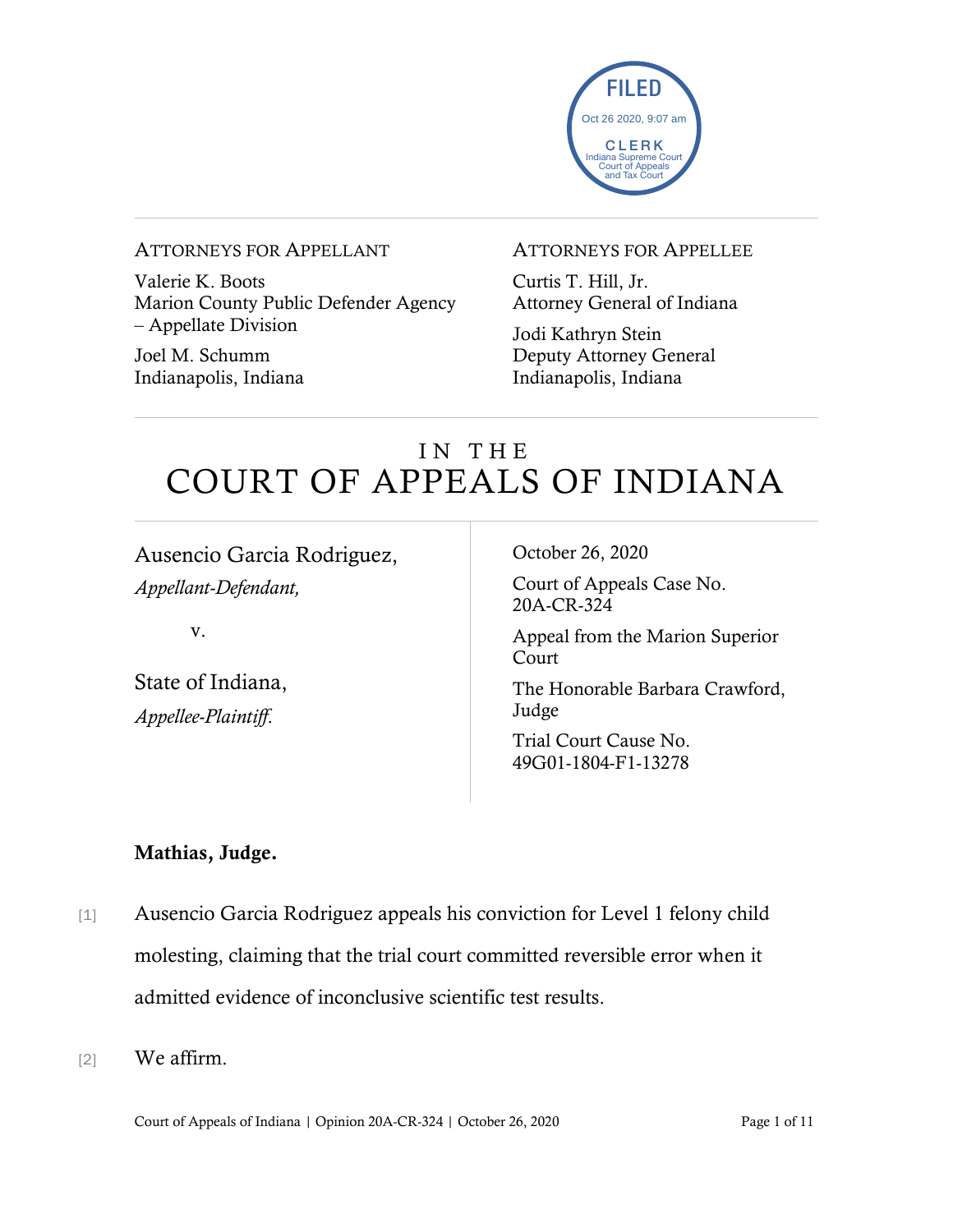#### Facts and Procedural History

- [3] On the morning of March 30, 2018, Renee Hill left home—where she lived with her ten-year-old daughter O.G.—to begin her first day of work at a new job. O.G. remained behind under the care of her mother's boyfriend, Rodriguez, who the young girl considered family. Sometime that afternoon, the two were playing inside when O.G. tripped over a chair and fell to the ground, landing on her back. Rodriguez got up from the couch and joined the young girl on the floor where he pulled her pajama pants down and licked her vagina. She repeatedly asked him to stop, and Rodriguez eventually complied. O.G. then got up and went to her room "to try and hide" that she was upset "because [she] wanted to be safe." Tr. Vol. 2, p. 140.
- [4] Soon after, O.G. left her house and walked the short distance to the home of her best friend M.M. Upon entering, O.G. was so upset that she "couldn't even speak." *Id.* at 190. M.M. and her mother knew that something was seriously wrong. So, with M.M.'s help, O.G. called her mother who promptly left work. After O.G.'s mother arrived, she spoke with her daughter for a few minutes, and the pair left for the hospital.
- [5] At the hospital, O.G. was examined by a forensic nurse who collected two internal and two external vaginal swabs for forensic testing. O.G. and her mother also met and spoke with a family case manager from the Department of Health Services. They met with the case manager again a few days later for a more formal interview. Detective Nicolle Flynn watched that interview through

Court of Appeals of Indiana | Opinion 20A-CR-324 | October 26, 2020 Page 2 of 11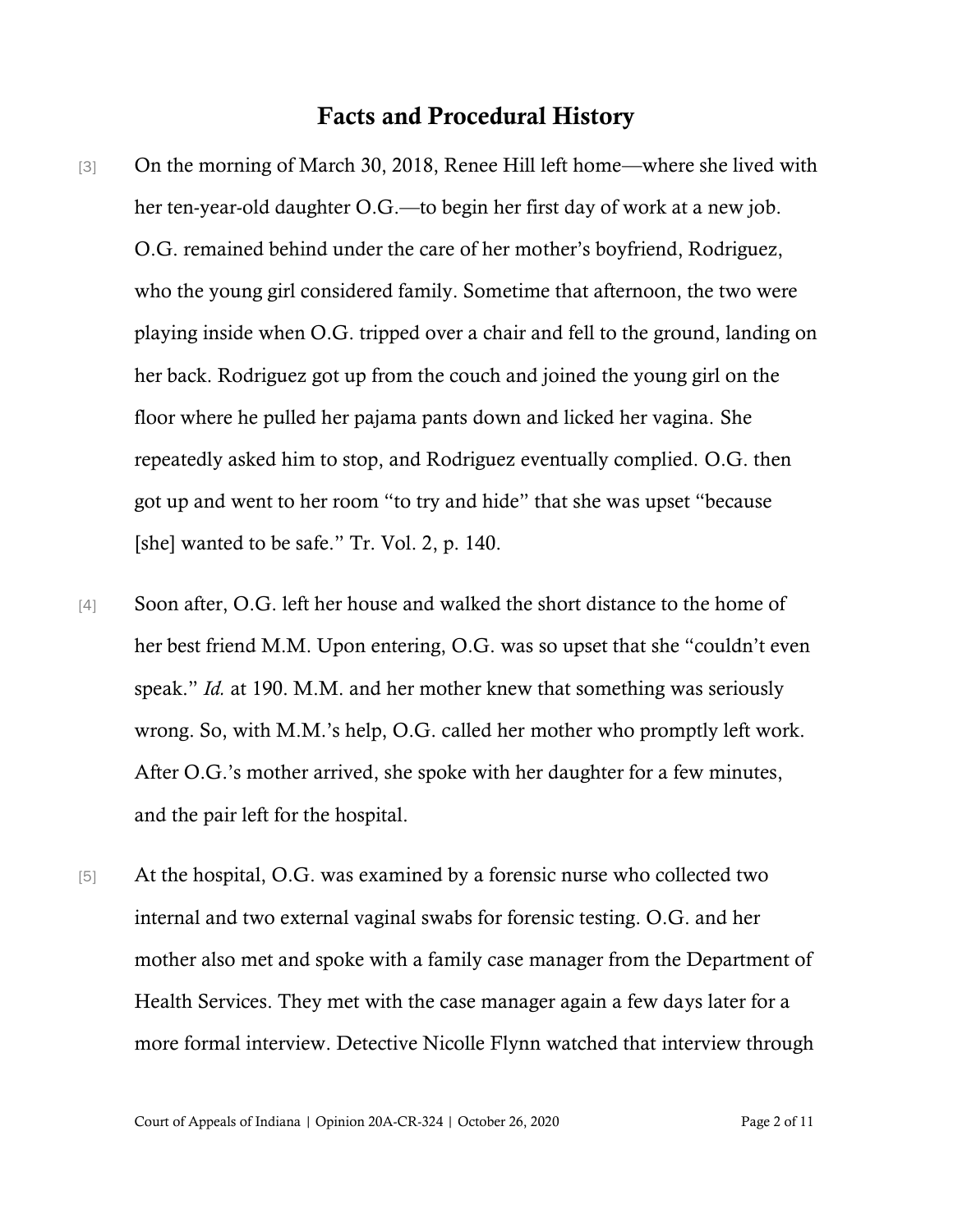a live video feed, and afterwards, she acquired a search warrant to obtain a DNA sample from Rodriguez.

- [6] Law enforcement eventually tracked down Rodriguez, and he was interviewed by Detective Flynn and a second officer who assisted as a Spanish–English interpreter. Rodriguez denied O.G.'s specific allegation, but he admitted to watching the young girl on March 30. He also acknowledged that, while "play biting" with O.G., it was possible that his mouth went near her vaginal area. Conf. Ex. Vol. pp. 86–87. After the interview, Detective Flynn arrested Rodriguez.
- [7] Meanwhile, two crime-lab forensic scientists examined the internal and external genital swabs taken from O.G. Shea Anderson performed the serological testing on the swabs to identify the presence of saliva. This test assesses the amount of the enzyme amylase in a given sample. Amylase "helps with digestion in [the] mouth" and is thus expected to be at elevated levels in saliva. Tr. Vol. 2, p. 28. But because there is "nothing unique to saliva," the test cannot confirm its presence. Tr. Vol. 3, p. 9. Instead, based on the amount of amylase present, the test produces one of three outcomes: (1) no indication of saliva; (2) inconclusive for saliva; or (3) indicative of saliva. The swabs here were inconclusive for saliva—each contained amylase, but not at a high enough level to be indicative. The samples were then sent for DNA analysis.
- [8] Tonya Fishburn performed the DNA testing on the swabs. Because "there was so much female DNA present," she was only able to perform Y-STR testing

Court of Appeals of Indiana | Opinion 20A-CR-324 | October 26, 2020 Page 3 of 11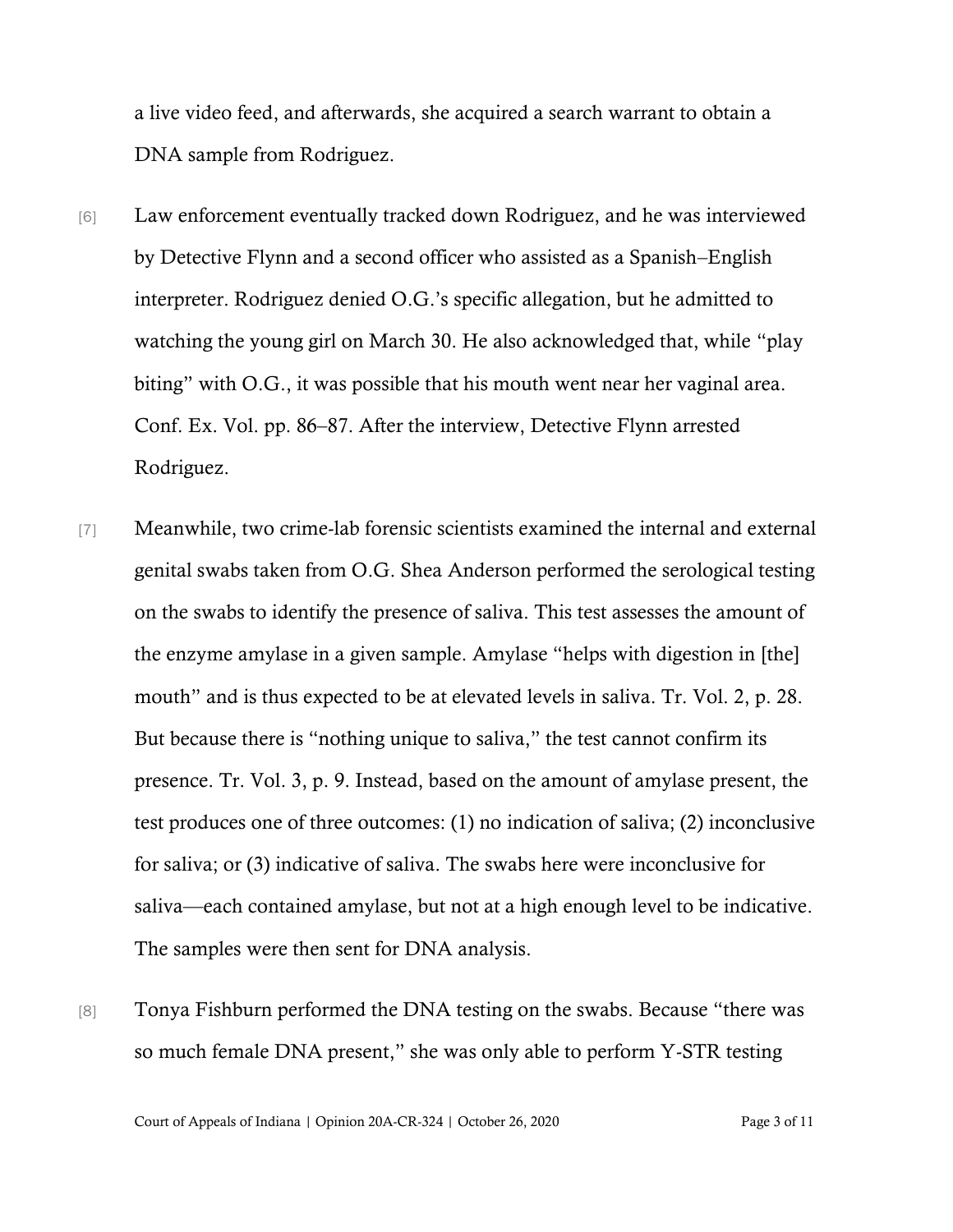and not traditional STR testing. *Id.* at 69. The latter evaluates male and female DNA to create a profile unique to an individual; the former looks for the Y chromosome, which is found only in male DNA. If enough Y-STR DNA is obtained, Fishburn can produce a comparable profile that is used to identify a particular patrilineal line—grandfather, father, son, grandson, etc. To create the comparable profile, Fishburn tests "25 different areas on the DNA," and she must obtain results from at least five of those locations. *Id.* at 83, 86.

- [9] Fishburn observed male DNA on both sets of vaginal swabs, but she was only able to create a comparable profile for the external sample. For the internal swabs, though male DNA was present, Fishburn was unable to retrieve DNA data from five of the twenty-five locations tested*.* Thus, the profile was "inconclusive due to insufficient sample data." Conf. Ex. Vol. p. 10. But the comparable Y-STR DNA profile from the external swabs was consistent with Rodriguez's Y-STR DNA profile to the highest statistical degree possible based on the crime lab's database.
- [10] The State ultimately charged Rodriguez with two counts of felony child molesting. Prior to trial, Rodriguez filed a motion in limine that, in part, sought to exclude evidence of the inconclusive test results.<sup>1</sup> After a hearing, the trial court summarily denied the motion. The evidence was introduced over objection at trial, and the jury found Rodriguez guilty as charged. The trial

<sup>&</sup>lt;sup>1</sup> Notably, Rodriguez did not seek to exclude evidence of the Y-STR analysis for the external genital swabs. Tr. Vol. 2, p. 11.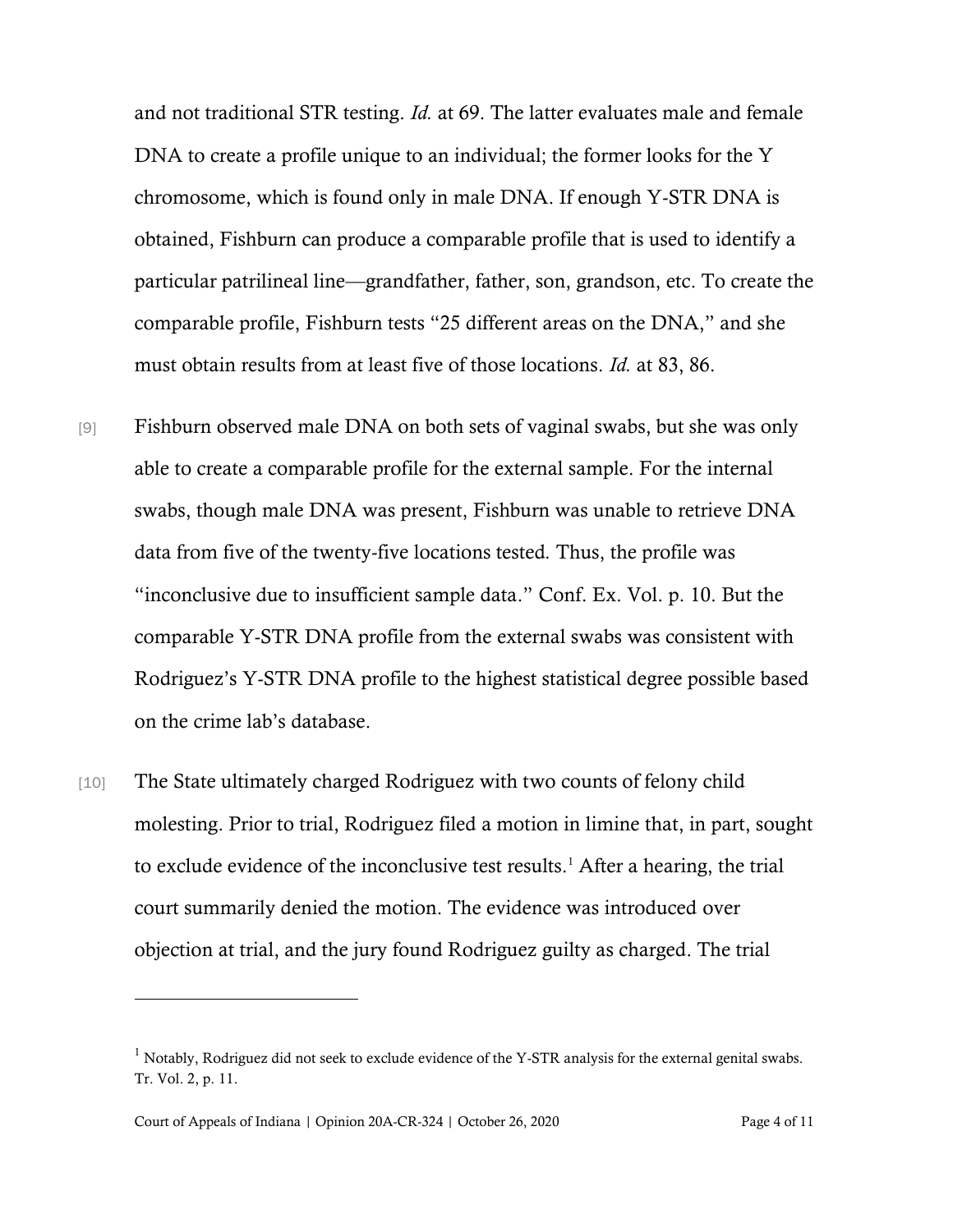court subsequently vacated one of the convictions due to double jeopardy concerns and sentenced Rodriguez accordingly. He now appeals.

## Standard of Review

[11] Rodriguez argues that the court committed reversible error by admitting evidence of the inconclusive scientific test results. A trial court has broad discretion in ruling on the admissibility of evidence, and thus we review an evidentiary ruling for an abuse of that discretion. *[Scanland v. State](https://www.westlaw.com/Document/Ib1640010228f11eaac0ee4466ee51240/View/FullText.html?transitionType=Default&contextData=(sc.Default)&VR=3.0&RS=da3.0&fragmentIdentifier=co_pp_sp_7902_242)*, 139 N.E.3d [237, 242 \(Ind. Ct.](https://www.westlaw.com/Document/Ib1640010228f11eaac0ee4466ee51240/View/FullText.html?transitionType=Default&contextData=(sc.Default)&VR=3.0&RS=da3.0&fragmentIdentifier=co_pp_sp_7902_242) App. 2019). An abuse of discretion occurs if the trial court's decision clearly contravenes the logic and effect of the facts and circumstances, or if the court misinterprets the law. *[Id.](https://www.westlaw.com/Document/Ib1640010228f11eaac0ee4466ee51240/View/FullText.html?transitionType=Default&contextData=(sc.Default)&VR=3.0&RS=da3.0&fragmentIdentifier=co_pp_sp_7902_242)* Yet, even when a trial court abuses its discretion in admitting evidence, the error is harmless unless it affects the substantial rights of a party. [Ind. Trial Rule 61.](https://www.westlaw.com/Document/ND0AB1EB0816F11DB8132CD13D2280436/View/FullText.html?transitionType=Default&contextData=(sc.Default)&VR=3.0&RS=da3.0)

# Discussion and Decision

[12] Rodriguez asserts that evidence of the inconclusive results from both the serological test for saliva and the Y-STR analysis of the internal genital swabs should not have been admitted for two reasons: (1) it is irrelevant, [Ind.](https://www.westlaw.com/Document/N7EF600F0B6EC11DB8050D108B1AFD816/View/FullText.html?transitionType=Default&contextData=(sc.Default)&VR=3.0&RS=da3.0)  [Evidence Rules 401 & 402;](https://www.westlaw.com/Document/N7EF600F0B6EC11DB8050D108B1AFD816/View/FullText.html?transitionType=Default&contextData=(sc.Default)&VR=3.0&RS=da3.0) and (2) even if the evidence is relevant, it is unduly prejudicial, [Ind. Evidence Rule 403](https://www.westlaw.com/Document/N824049F0B6EC11DB8050D108B1AFD816/View/FullText.html?transitionType=Default&contextData=(sc.Default)&VR=3.0&RS=da3.0). Rodriguez then argues that the court's error was not harmless. We disagree and address each contention in turn.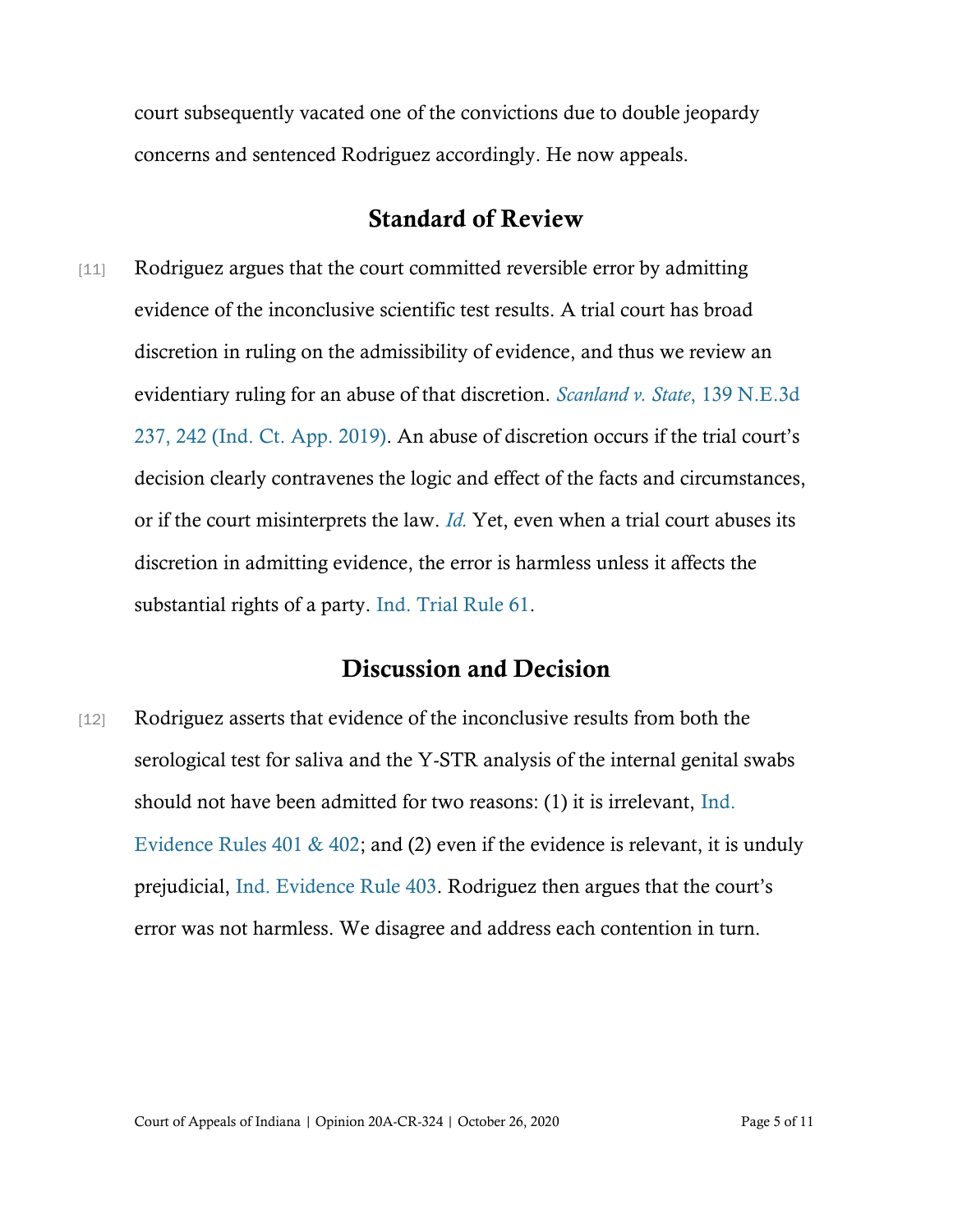#### *I. The trial court did not abuse its discretion in admitting evidence of the inconclusive test results.*

- [13] Evidence is relevant if it has any tendency to alter the probability of a material fact. [Evid.](https://www.westlaw.com/Document/N7EF600F0B6EC11DB8050D108B1AFD816/View/FullText.html?transitionType=Default&contextData=(sc.Default)&VR=3.0&RS=da3.0) [R. 401](https://www.westlaw.com/Document/N7EF600F0B6EC11DB8050D108B1AFD816/View/FullText.html?transitionType=Default&contextData=(sc.Default)&VR=3.0&RS=da3.0). This standard is "a low bar," and trial courts enjoy broad discretion "in deciding whether that bar is cleared." *[Snow v. State](https://www.westlaw.com/Document/Iff21324057cc11e794a1f7ff5c621124/View/FullText.html?transitionType=Default&contextData=(sc.Default)&VR=3.0&RS=da3.0&fragmentIdentifier=co_pp_sp_7902_177)*, 77 N.E.3d [173, 177 \(Ind. 2017\).](https://www.westlaw.com/Document/Iff21324057cc11e794a1f7ff5c621124/View/FullText.html?transitionType=Default&contextData=(sc.Default)&VR=3.0&RS=da3.0&fragmentIdentifier=co_pp_sp_7902_177) Generally, evidence that clears this low bar is admissible. *See* [Evid.](https://www.westlaw.com/Document/N80322A70B6EC11DB8050D108B1AFD816/View/FullText.html?transitionType=Default&contextData=(sc.Default)&VR=3.0&RS=da3.0) [R. 402](https://www.westlaw.com/Document/N80322A70B6EC11DB8050D108B1AFD816/View/FullText.html?transitionType=Default&contextData=(sc.Default)&VR=3.0&RS=da3.0). Yet, even relevant evidence may be excluded "if its probative value is substantially outweighed by a danger of . . . unfair prejudice, confusing the issues, misleading the jury . . . ." [Evid.](https://www.westlaw.com/Document/N824049F0B6EC11DB8050D108B1AFD816/View/FullText.html?transitionType=Default&contextData=(sc.Default)&VR=3.0&RS=da3.0) [R. 403.](https://www.westlaw.com/Document/N824049F0B6EC11DB8050D108B1AFD816/View/FullText.html?transitionType=Default&contextData=(sc.Default)&VR=3.0&RS=da3.0)
- [14] Rodriguez first argues that the inconclusive test results were not relevant, relying heavily on *Deloney v. State*[, 938 N.E.2d 724 \(Ind. Ct. App. 2010\),](https://www.westlaw.com/Document/Id3d4557d0a7e11e0aa23bccc834e9520/View/FullText.html?transitionType=Default&contextData=(sc.Default)&VR=3.0&RS=da3.0) *trans. denied*. But he reads that too decision too broadly, and we decline to extend its holding to the challenged evidence here.
- [15] The *Deloney* panel addressed the admissibility of a mixed sample of nonmatch crime-scene DNA evidence that was unaccompanied by statistical data to show the probability of an individual's contribution. *Id.* [at 729](https://www.westlaw.com/Document/Id3d4557d0a7e11e0aa23bccc834e9520/View/FullText.html?transitionType=Default&contextData=(sc.Default)&VR=3.0&RS=da3.0&fragmentIdentifier=co_pp_sp_578_729)–30. There, a forensic scientist used STR analysis on a mixed sample of DNA found on a hat that was recovered from the scene of a murder. *Id.* [at 728.](https://www.westlaw.com/Document/Id3d4557d0a7e11e0aa23bccc834e9520/View/FullText.html?transitionType=Default&contextData=(sc.Default)&VR=3.0&RS=da3.0&fragmentIdentifier=co_pp_sp_578_728) From the DNA profile obtained, the scientist could not either exclude or include Deloney "as one of the people who deposited" DNA on the hat. *Id.* [at 729](https://www.westlaw.com/Document/Id3d4557d0a7e11e0aa23bccc834e9520/View/FullText.html?transitionType=Default&contextData=(sc.Default)&VR=3.0&RS=da3.0&fragmentIdentifier=co_pp_sp_578_729). And, "because the mixed sample did not allow for statistical analysis," the scientist could not calculate the probability that the DNA came from Deloney. *[Id.](https://www.westlaw.com/Document/Id3d4557d0a7e11e0aa23bccc834e9520/View/FullText.html?transitionType=Default&contextData=(sc.Default)&VR=3.0&RS=da3.0&fragmentIdentifier=co_pp_sp_578_729)* A panel of this court, in finding this particular DNA evidence irrelevant, aptly noted, "Without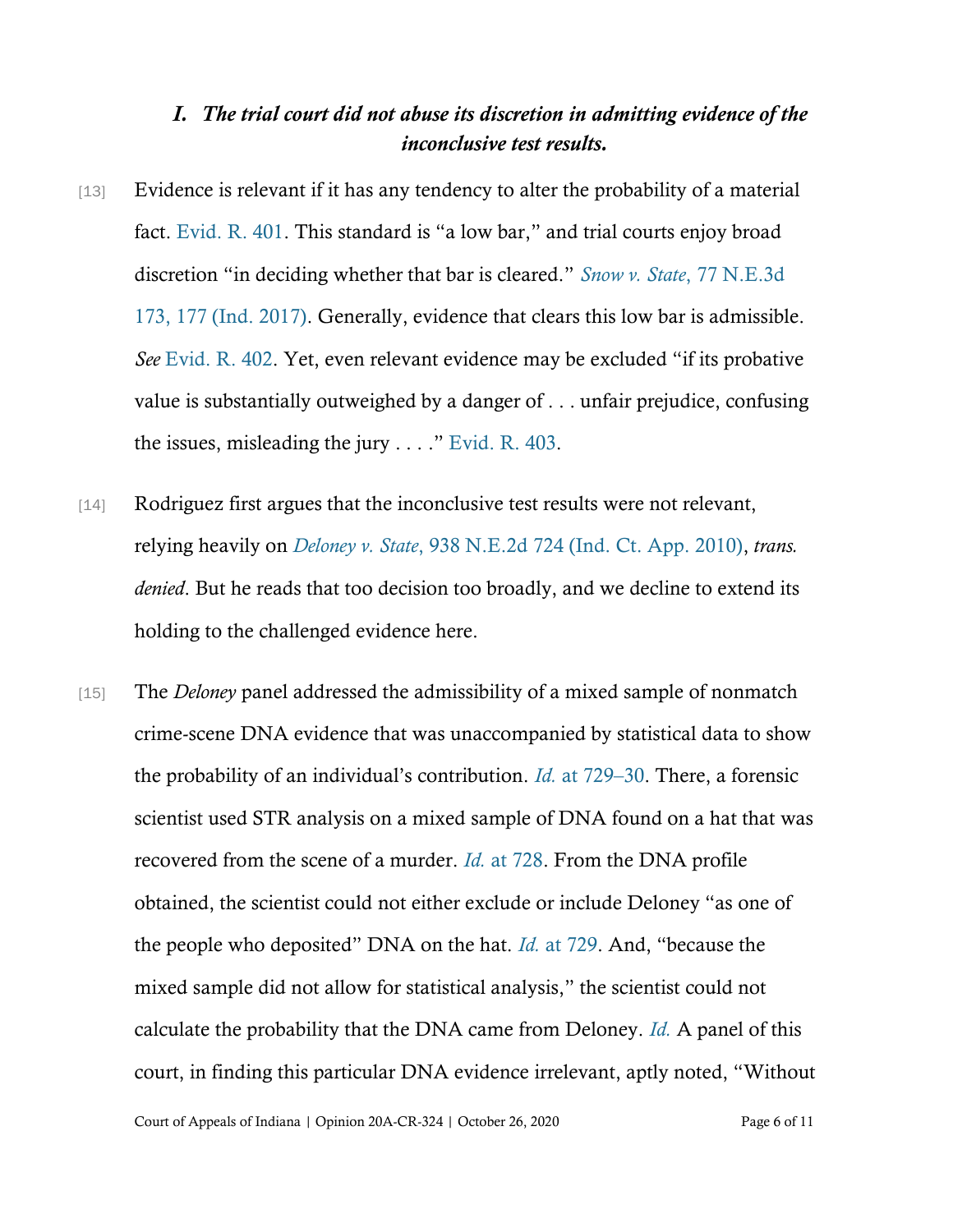statistical data, evidence of a non-match is meaningless, and does not assist the trier of fact in determining the guilt or innocence of the defendant." *Id.* [at 730](https://www.westlaw.com/Document/Id3d4557d0a7e11e0aa23bccc834e9520/View/FullText.html?transitionType=Default&contextData=(sc.Default)&VR=3.0&RS=da3.0&fragmentIdentifier=co_pp_sp_578_730)*.*

- [16] Rodriguez argues that, just as in *Deloney*, evidence of the Y-STR analysis of the internal swabs is irrelevant and that the logic of that case "should extend to the serology report." Appellant's Br. at 10, 12. Under the facts of this case, we disagree.
- [17] The same concerns addressed by the *Deloney* panel are not present here for two reasons. First, the DNA evidence in *Deloney* is distinct from the challenged evidence. Unlike the STR analysis in *Deloney*, which creates a unique DNA profile that is used to identity a match, neither the serological test for saliva nor the Y-STR analysis can be used to "match" a particular individual. Indeed, for the serological test, the "most" a scientist can say is that a sample is "inconclusive or indicative of" saliva. Tr. Vol. 3, p. 28. And, for the Y-STR analysis, even when there is enough male DNA to create a comparable profile, it "is not unique to an individual." *Id*. at 72. Thus, the *Deloney* panel's concern with "DNA evidence that does not constitute a match" is not implicated in the same way here. [938 N.E.2d at 730.](https://www.westlaw.com/Document/Id3d4557d0a7e11e0aa23bccc834e9520/View/FullText.html?transitionType=Default&contextData=(sc.Default)&VR=3.0&RS=da3.0&fragmentIdentifier=co_pp_sp_578_730)
- [18] Second, this case does not involve a mixed sample of male DNA or the question of identity. There is no dispute that Rodriguez watched O.G. on the day in question, and there is no suggestion that the male DNA profile obtained from the internal swabs was a mixed example. As a result, this case does not

Court of Appeals of Indiana | Opinion 20A-CR-324 | October 26, 2020 Page 7 of 11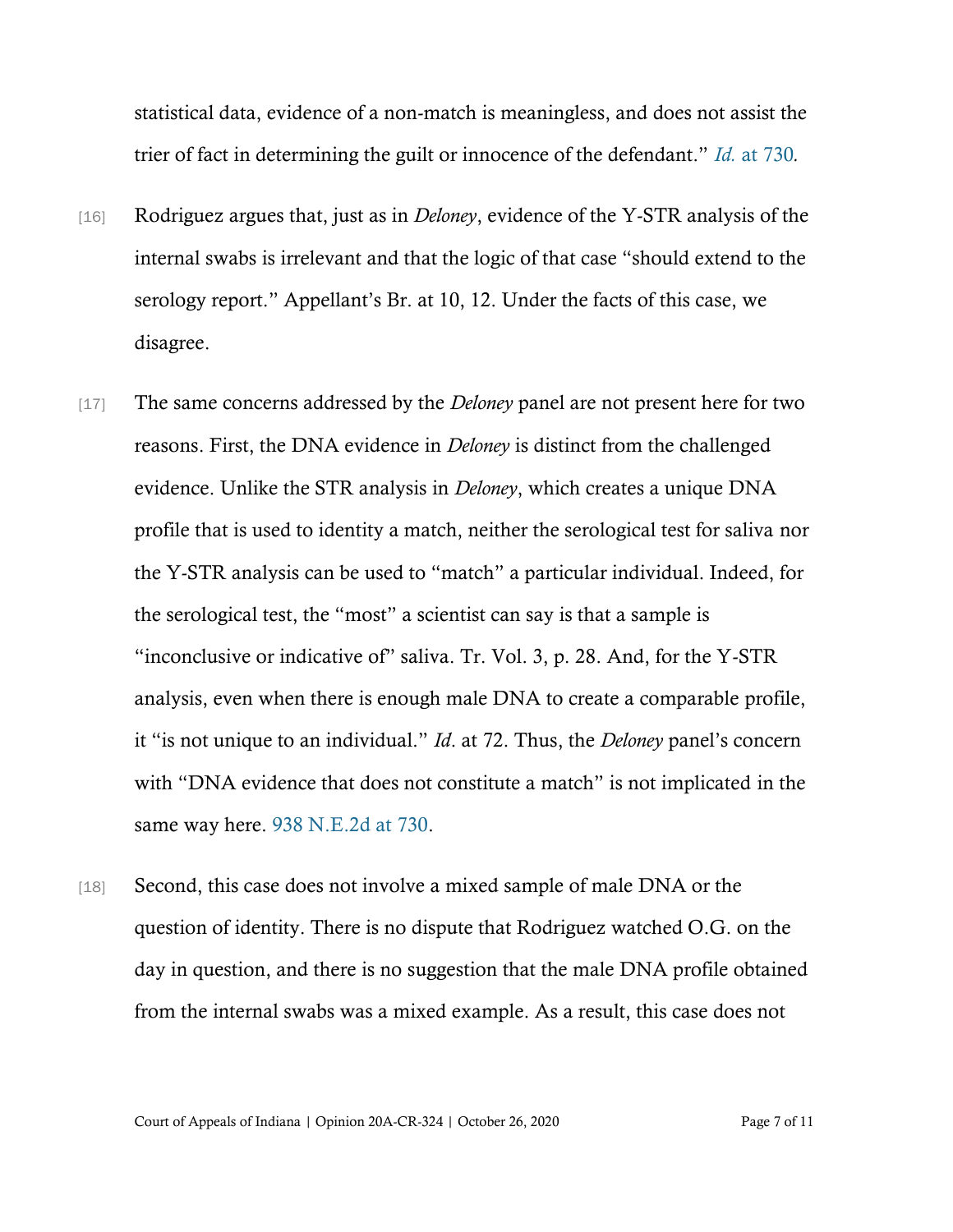involve "statistical data regarding the probability of a defendant's contribution to a mixed sample." *[Id.](https://www.westlaw.com/Document/Id3d4557d0a7e11e0aa23bccc834e9520/View/FullText.html?transitionType=Default&contextData=(sc.Default)&VR=3.0&RS=da3.0&fragmentIdentifier=co_pp_sp_578_730)*

- [19] Further, under the facts of this case, the inconclusive test results are relevant they could assist the jury in determining Rodriguez's guilt or innocence. Though the swabs were inconclusive for the presence of saliva, they contained the enzyme amylase, which "is found in high levels in saliva." Tr. Vol. 3, p. 9. Additionally, while there was not enough male DNA to obtain a comparable Y-STR profile from the internal swabs, they still contained male DNA. The presence of amylase and male DNA on the samples, as opposed to an absence of either, makes it more probable that O.G. was molested in the manner she described. Thus, the trial court acted within its discretion in finding that evidence of the inconclusive test results cleared the low bar for relevance.
- [20] The court also acted within its discretion in finding that the relevant evidence should not have been excluded under [Indiana Evidence Rule 403.](https://www.westlaw.com/Document/N824049F0B6EC11DB8050D108B1AFD816/View/FullText.html?transitionType=Default&contextData=(sc.Default)&VR=3.0&RS=da3.0) Rodriguez disagrees, arguing that allowing the scientist "to discuss saliva presented the potential of confusing the issues and misleading the jury." Appellant's Br. at 13. He similarly asserts that permitting evidence of the Y-STR analysis for the internal swabs, "posed a strong danger" that the jury "could assume additional information or form improper conclusions." Appellant's Br. at 11. Neither contention is persuasive.
- [21] We initially note that Rodriguez has not explained how the serological evidence could have confused or misled the jury; nor has he identified what improper

Court of Appeals of Indiana | Opinion 20A-CR-324 | October 26, 2020 Page 8 of 11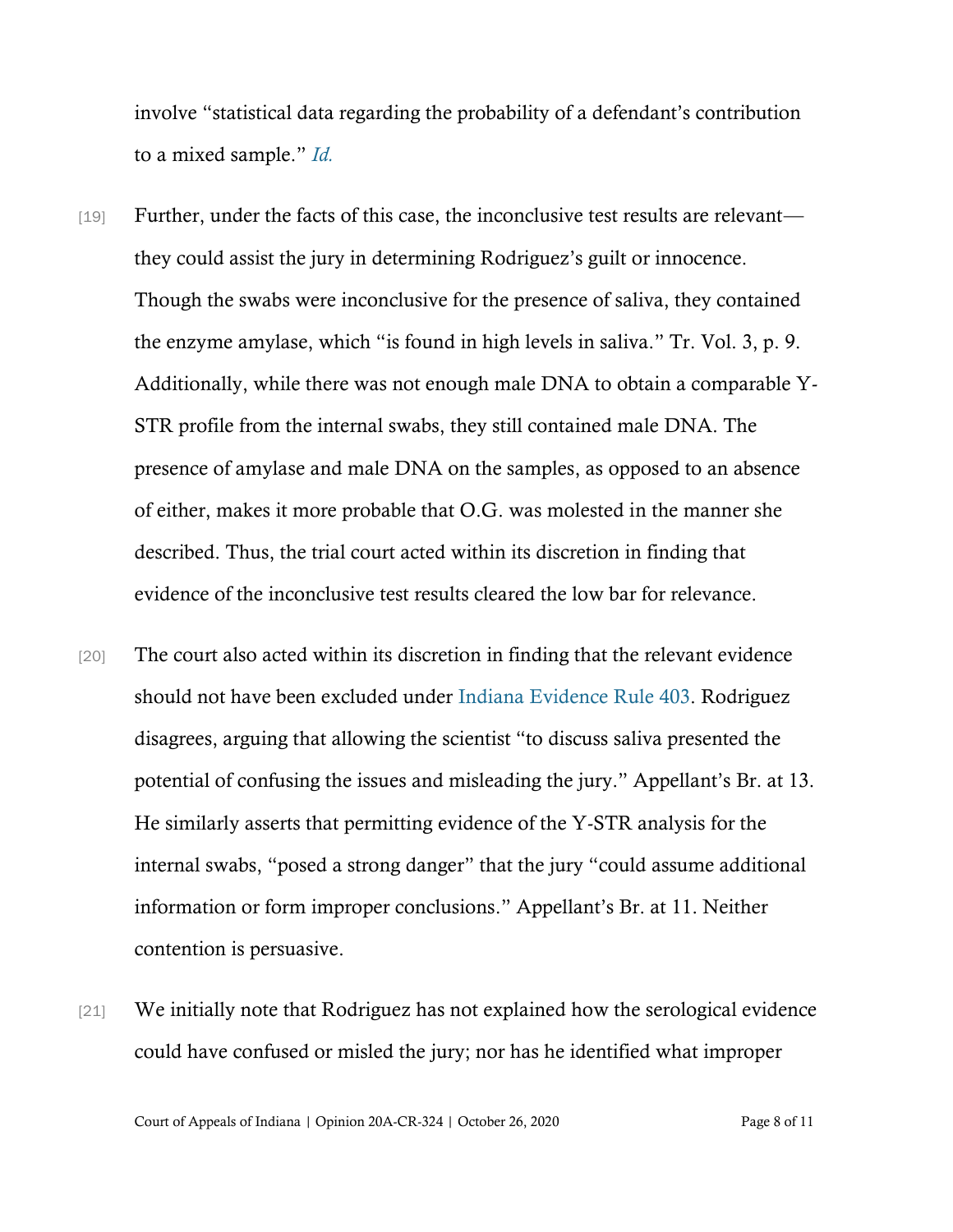assumptions or conclusions the jury may have drawn from the Y-STR analysis of the internal swabs. And, after reviewing the extensive testimony from the forensic scientists, we cannot say that any prejudicial impact of the challenged evidence outweighs its probative value.

- [22] For the serological evidence, Anderson explained to the jury what serology is and how the testing is performed; the limitations of serological testing for saliva; what amylase is and where it is found; the different threshold levels of amylase for a saliva test and what those thresholds indicate; why testing on the samples produced inconclusive results; and what those results meant. *See* Tr. Vol. 3, pp. 5–9, 12–17, 19–31. For the DNA evidence, Fishburn thoroughly informed the jury on the differences between traditional STR testing and Y-STR testing; the limitations of Y-STR analysis; why only Y-STR analysis was done on the swabs and how that testing was performed; why testing on the internal swabs produced an inconclusive result; and what that result meant. *See id.* at 66–69, 71–87. In short, the jury was fully informed on the particulars of each test and the challenged inconclusive results.
- [23] We thus find ample evidence to support the trial court's conclusion that the probative value of the inconclusive test-result evidence was not substantially outweighed by a danger of confusing the issues or misleading the jury. *See [Ivory](https://www.westlaw.com/Document/I077f5550542511ea8872c8d7408e2a84/View/FullText.html?transitionType=Default&contextData=(sc.Default)&VR=3.0&RS=da3.0&fragmentIdentifier=co_pp_sp_7902_1281)  v. State*[, 141 N.E.3d 1273, 1281](https://www.westlaw.com/Document/I077f5550542511ea8872c8d7408e2a84/View/FullText.html?transitionType=Default&contextData=(sc.Default)&VR=3.0&RS=da3.0&fragmentIdentifier=co_pp_sp_7902_1281)–82 (Ind. Ct. App. 2020), *trans. denied*. Yet, even if we agreed with Rodriguez that the trial court erred in admitting the challenged evidence, reversal still would not be required.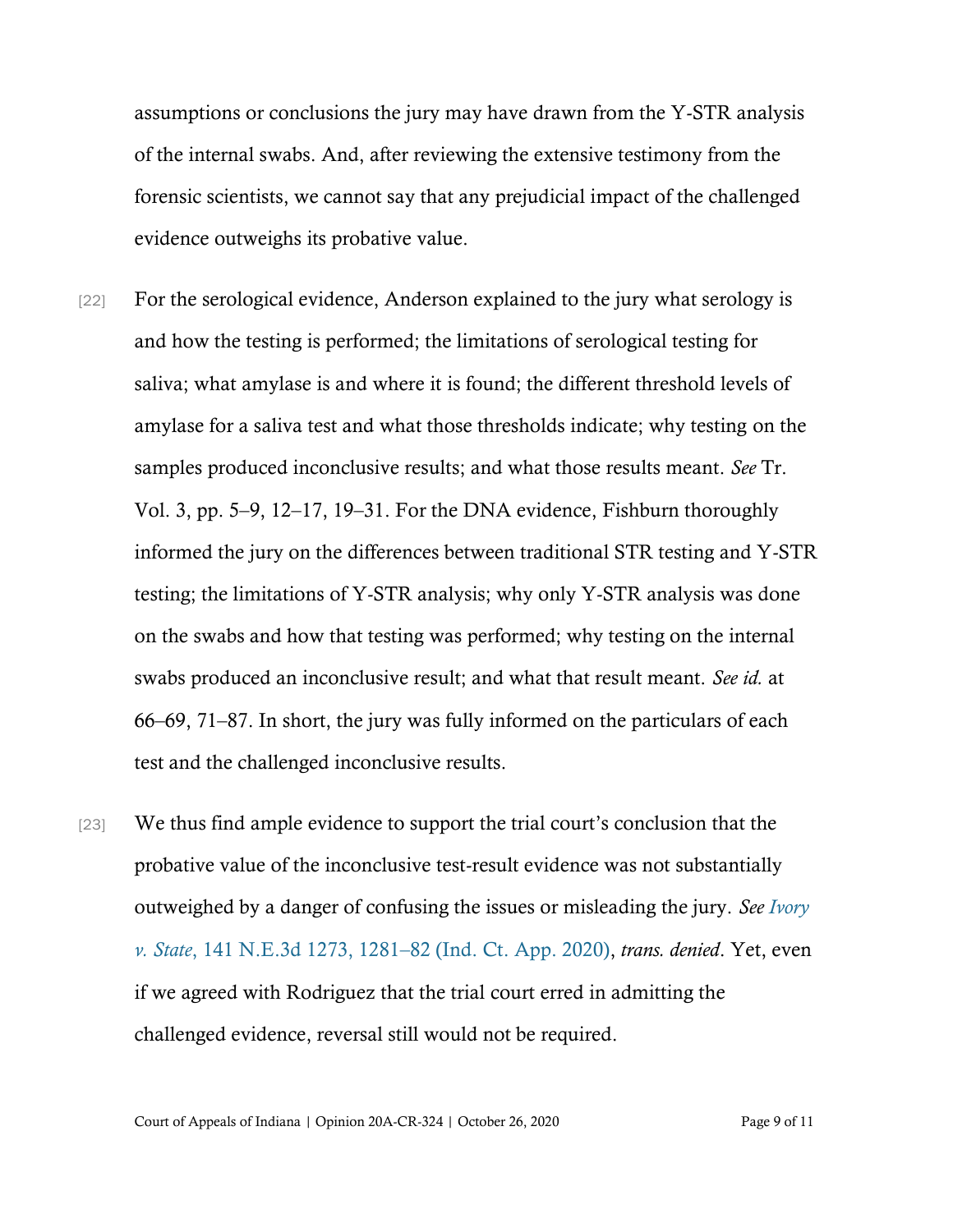## *II. Any error in admitting evidence of the inconclusive test results was harmless.*

- [24] The improper admission of evidence is harmless error "if there is substantial independent evidence of guilt and we are satisfied that there is no substantial likelihood the challenged evidence contributed to the conviction." *[Laird v. State](https://www.westlaw.com/Document/I0d9ab42070c911e8a5b89e7029628dd3/View/FullText.html?transitionType=Default&contextData=(sc.Default)&VR=3.0&RS=da3.0&fragmentIdentifier=co_pp_sp_7902_1178)*, [103 N.E.3d 1171, 1178 \(Ind. Ct. App. 2018\),](https://www.westlaw.com/Document/I0d9ab42070c911e8a5b89e7029628dd3/View/FullText.html?transitionType=Default&contextData=(sc.Default)&VR=3.0&RS=da3.0&fragmentIdentifier=co_pp_sp_7902_1178) *trans. denied*. Here, even if the trial court erred in admitting the challenged evidence, the error was harmless—the jury was presented with substantial independent evidence supporting Rodriguez's conviction.<sup>2</sup>
- [25] The evidence against Rodriguez consisted of detailed, unequivocal testimony from O.G.—corroborated by several other witnesses—as well as uncontested DNA evidence. O.G. thoroughly described to the jury how Rodriguez molested her on March 30 and her subsequent actions that day. O.G.'s account was then substantiated by several witnesses, including the family case manager, her mother, her best friend M.M., and M.M.'s mother. In fact, the jury even listened to Rodriguez—in his recorded interview—confirm a majority of O.G.'s testimony. He admitted to watching and playing with O.G. that day, and he

 $2$  We disagree with Rodriguez's contention that "[t]he State's closing argument relied forcefully on the inadmissible DNA and serology evidence." Appellant's Br. at 13. True, the State mentioned the inconclusive test results a few times. But a review of the entire closing argument reveals that the prosecutor spent a majority of her time highlighting O.G.'s testimony and the many reasons why the jury could believe her account. But even if any of the prosecutor's comments were inapt, the jury was properly instructed that statements made by the attorneys are not evidence. Appellant's App. p. 159; Tr. Vol. 3, p. 107. We also reject Rodriguez's reliance on the length of deliberations as evidence that any error was not harmless. The jury could have deliberated for over four hours for any number of reasons. For example, the jury, about seventyfive minutes after being excused, asked to view the video of Rodriguez's hour-plus long interview. Simply put, on this record, we decline to make any inference based on the length of deliberations.